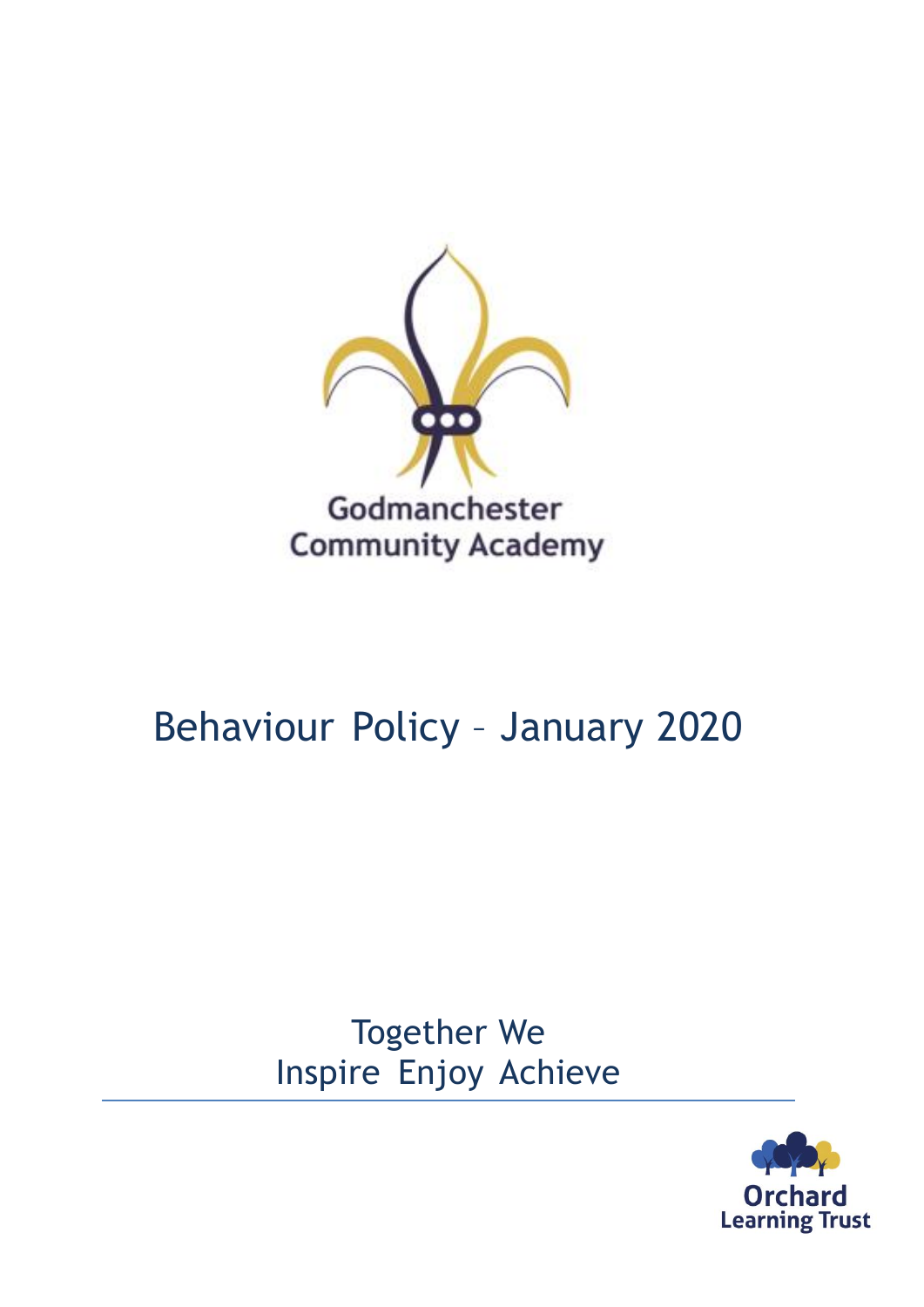# **Introduction**

At Godmanchester Community Academy we believe that positive behaviour and attitudes enable children to make the most of school experiences and aid success in learning. In the context of our school, we define positive behaviour as conduct that assists the school to fulfil its function which is to develop, as fully as possible, the abilities and social skills of all its pupils and to promote feelings of happiness and security for all.

Good behaviour and attitudes are key foundations for good education. Within a calm and orderly atmosphere, effective teaching and learning can take place.

#### **Aims and Objectives**

We aim to:

- Provide a calm, safe environment in which all pupils can achieve their very best.
- Raise children's self-esteem and help them to have confidence in themselves.
- Recognise that each child is an individual with their own needs.
- Teach children the skills and attitudes needed to achieve and maintain positive behaviour.
- Promote independent self-discipline in our pupils and encourage them to accept responsibility for their own behaviour.
- Help children to become aware of the needs of others.
- Develop an understanding of the importance of expectations in our lives and why they need adhering to.
- Promote respectful and thoughtful behaviour between all members of the school community.
- Develop an understanding of the important role everyone has to play in the smooth running of the school.
- Involve parents in supporting the good behaviour of their children and encourage them to support our whole school expectations.
- Positively involve pupils, staff and parents in a common purpose and direction. Encourage everyone to contribute to our whole school expectations.
- Employ a consistent approach to behaviour throughout the school.

# **Our School's Approach**

In the belief that our school should be a happy, calm and secure place for all, we pursue a positive approach to good behaviour, encouraging children to conduct themselves in a responsible, self-disciplined manner and to care about the needs and rights of others. Intrinsic to this approach is the additional belief that parents, children and staff are all involved in a home-school partnership. We are proud of the fact that many visitors to the school comment on the calm atmosphere that pervades.

*"Pupils' behaviour is exemplary. They are kind, empathetic and supportive of each other's learning. They contribute fully to the harmonious learning environment that is such a positive feature in the school," Ofsted, June 2017.*

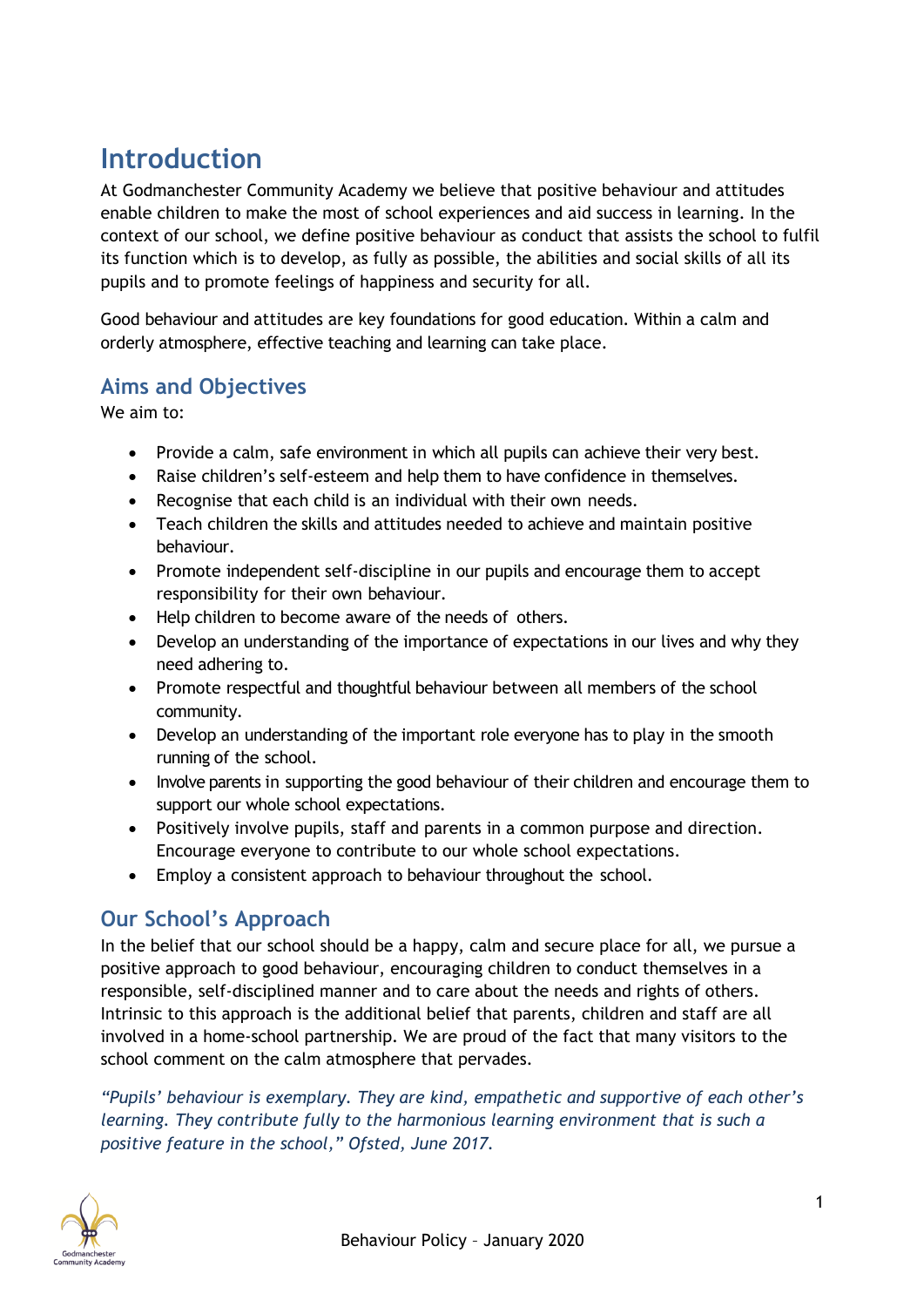## **Whole School Culture**

The school leadership have a responsibility to shape a culture for behaviour which is both warm and strict. The warm element to this involves all aspects of positive behaviour management – being kind and welcoming to pupils, taking the time to listen to them, looking after their emotional and physical wellbeing and speaking to them in a respectful way. The strict element to this involves having fair and clear boundaries which are set by the adults – walking silently during transitions, swift sanctions for low-level disruption and not using negotiation or tactical ignoring to maintain good conduct. The image below shows the expectations we have of all pupils.



**Inspire** 

**Enjoy** 

# **Achieve**

# **Children's Responsibilities**

Children are expected to follow the behaviour expectations in the school and classroom and show respect for the rights and needs of everybody in the school community, both adult and child. Good behaviour, politeness and good manners are insisted upon, especially when dealing with teaching staff, all support staff and other adults who may be in the school.

#### **Staff's Responsibilities**

Class teachers have day-to-day responsibility for the discipline of the children in their classes. A caring classroom atmosphere helps to reinforce good behaviour and teachers themselves are expected to be exemplary role models for the children both in their class and

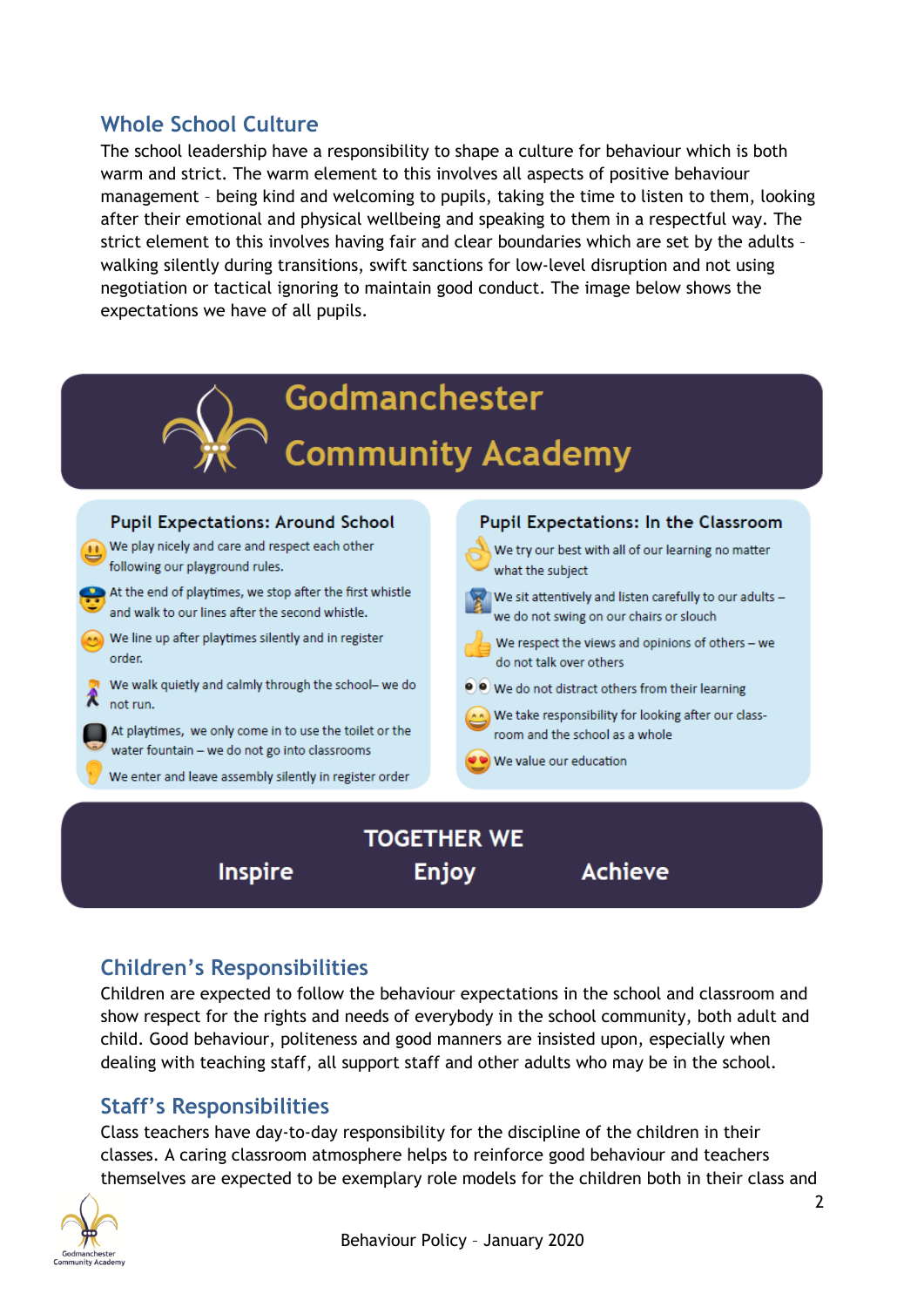across the wider school community. All staff share the responsibility for the sensible behaviour of the children in and around the school. The Head of School has overall responsibility for behaviour (as delegates by Governors) and associated sanctions.

## **Parents' Responsibilities**

We ask parents to be aware of the school expectations and to support the implementation of this behaviour policy. We also ask that parents support the decisions of the school staff in a shared effort to maintain the authority of adults. We look to our parents to make their children aware of appropriate behaviour in all situations and to encourage in them independence and self-discipline. Above all, we regard it as the responsibility of the parents to foster good relations with our school and to show an interest in what their child does here.

### **Governors' Responsibilities**

The legal responsibility for the discipline of the school lies with the Governors who have delegated the day-to-day management to the Head of School; who may in turn delegate actions to the Assistant Head of School, Senior Leadership Team and staff. Governors will monitor behaviour trends and oversee improvement plans to ensure that all school stakeholders are effective in encouraging positive behaviour.

#### **Promoting good behaviour**

- School leadership are highly visible they patrol corridors, monitor transitions and train staff in effective behaviour management
- The expectations of good behaviour are fair and clearly communicated to children
- These expectations are, where necessary, rehearsed and repeated
- Dojo points are given for excellent behaviours
- Verbal praise and warmth, is used widely it is recognised as the most important reward
- Some 'Stars of the Week' receive this for excellent behaviour

#### **How We Deal With Unacceptable Behaviour**

- In the case of low-level disruption in classrooms, leadership would quickly intervene by demonstrating techniques which address this. Teachers would then be given regular support. We recognise that low level disruption negatively affects learning, frustrates children and drives good teachers out of the profession.
- In the case of children not wanting to complete reasonable tasks, adults calmly give children the choice of completing the work or completing it at playtimes. This uses the language of choices.
- We do not shout at children for unacceptable behaviour as this doesn't fit with our values – shouting is only used in an emergency.

Depending on the severity of the unacceptable behaviour, differing courses of action or sanctions may be applied. These include:

**Seclusion:** (see appendix 1 for outline of this procedure) this is a sanction adopted by Godmanchester Community Academy as follows:

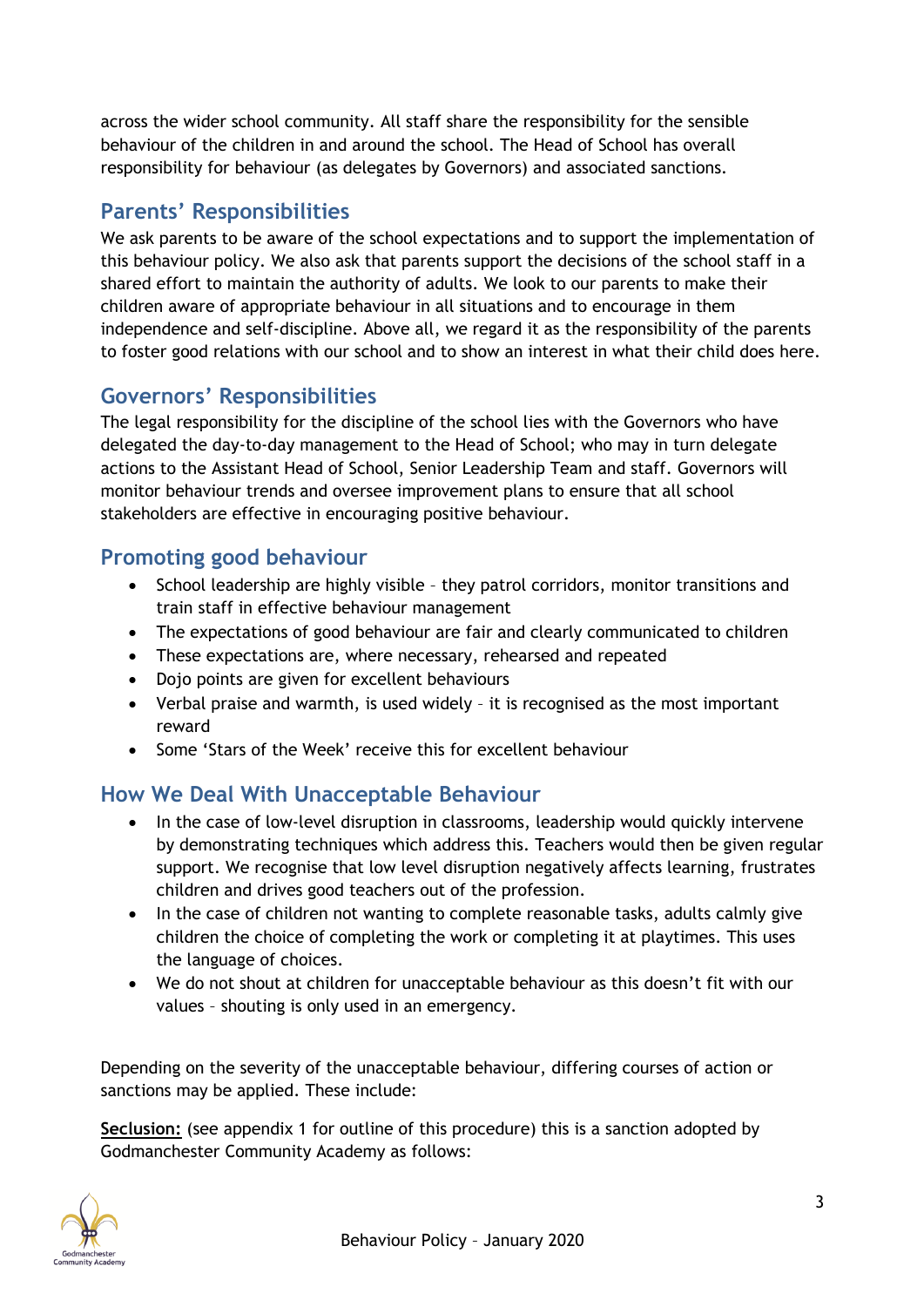- For behaviour at Stages 4 or 5 where we consider that an exclusion may not have a positive effect on future behaviour but where loss of break/lunchtime does not adequately reflect the seriousness of the behaviour.
- Seclusion is a time outside the classroom when a child has the opportunity to reflect on the serious nature of their misbehaviour.
- The child will be in isolation for a specified period, with minimal interaction with either adults or peers.
- If the Seclusion is for a day, breaks and lunch will be taken separately to others.

#### **Exclusion:**

- For behaviour at Stage 5
- Exclusions must follow Cambridgeshire County Council guidance, December 2015 (copy available from the school).

There is no corporal punishment, no after school detention and no setting of lines. However, all staff have the power to use reasonable force in any situation where a child may be at risk of harm to themselves, others or property\*. *\*As defined in the DfE 'Use of Reasonable Force' advice for Headteachers, Staff and Governing Bodies.*

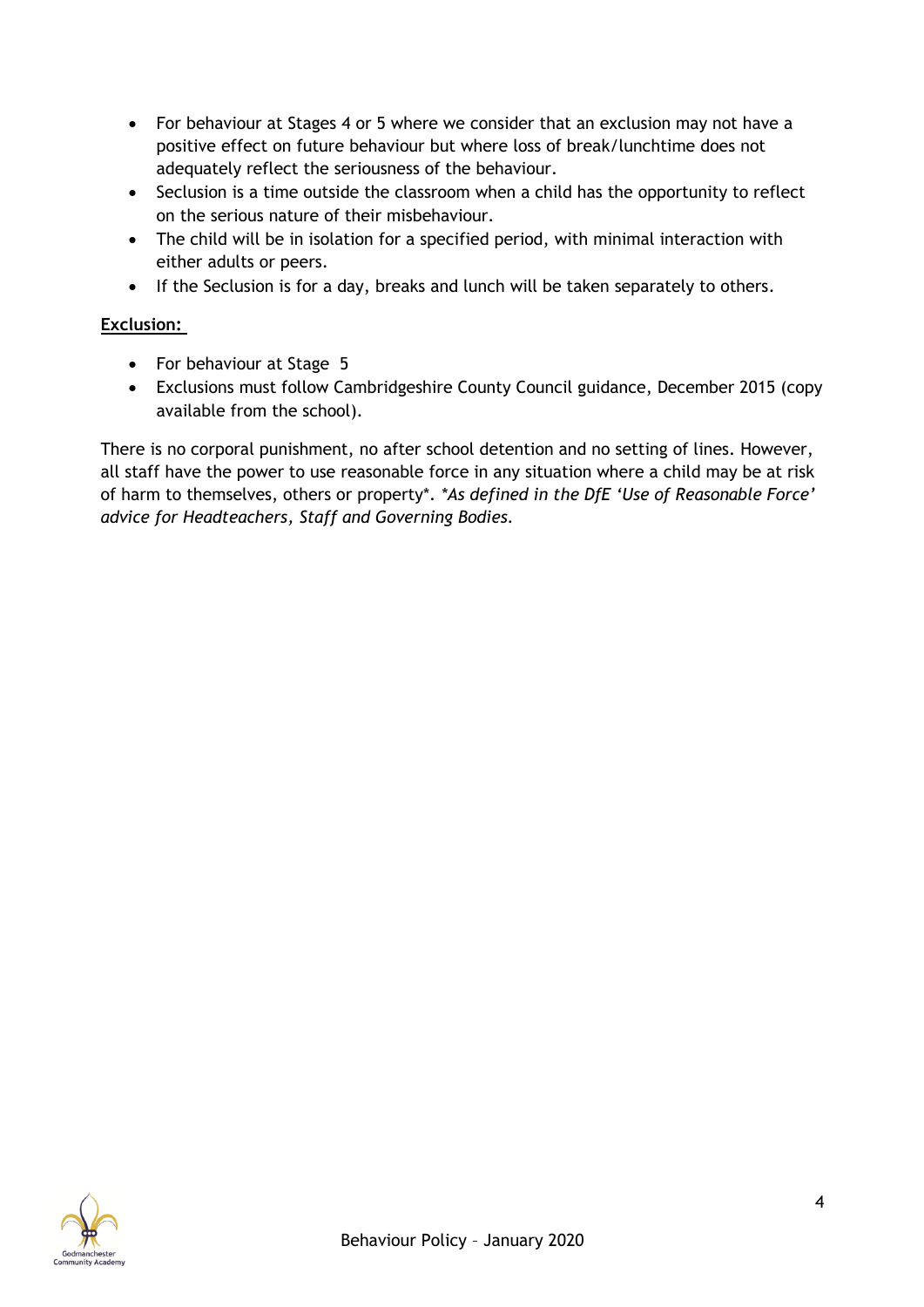Unacceptable behaviour can be divided into five progressive stages as follows:

|                                      | <b>Behaviour</b>                                                                                                                                                                                                                                                                                           | <b>Sanction</b>                                                                                                                                                                                    | Who is responsible?                                                                                                                        |
|--------------------------------------|------------------------------------------------------------------------------------------------------------------------------------------------------------------------------------------------------------------------------------------------------------------------------------------------------------|----------------------------------------------------------------------------------------------------------------------------------------------------------------------------------------------------|--------------------------------------------------------------------------------------------------------------------------------------------|
| ш<br>ပ<br>$\blacktriangleleft$<br>57 | Not responding to a request or<br>instruction by an adult.<br>Causing low level disruption in the<br>classroom.<br>General refusal to do or complete<br>work set.<br>Rudeness to adults for example<br>eye-rolling, answering back or<br>huffing.                                                          | Reminder of agreed<br>expectations<br>Verbal warning<br>Complete unfinished work                                                                                                                   | The adult who observes the<br>behaviour.                                                                                                   |
| $\mathbf{\Omega}$<br><b>STAGE</b>    | Name calling<br>Causing deliberate physical harm<br>to other children<br><b>Continuation of any Stage One</b><br>behaviour                                                                                                                                                                                 | Loss of play/ lunch time at<br>adult discretion. No activity to Assistant responsible for<br>be provided.<br>Apology for behaviour                                                                 | <b>Class Teacher or Teaching</b><br>class/ group/ individual.<br>MSA to report behaviour to<br>class teacher.                              |
| $\mathbf{\tilde{z}}$<br>STAGE        | Deliberately damaging school or<br>personal property.<br><b>Stealing</b><br>Causing serious, deliberate physical<br>harm to other children.<br>Swearing<br><b>Continuation of any Stage Two</b><br>behaviour                                                                                               | Contact parents and in some<br>cases arrange a meeting for<br>example if behaviour is<br>continued.<br>Significant loss of play/ lunch<br>time at SLT's discretion. No<br>activity to be provided. | Senior Leadership Team:<br>Clare Dalby, Helen Ivory, Jo<br><b>Tester or Victoria Stanley</b><br>depending on<br>age/circumstance of child. |
| STAGE 4                              | <b>Bullying</b><br>Prejudice comments<br><b>Continuation of any Stage Three</b><br><b>Behaviour</b>                                                                                                                                                                                                        | Procedure set out in the<br>Anti-Bullying or Prejudice<br>Incident Policy followed.<br>Seclusion at AHoS's discretion<br>Meeting with parents to<br>discuss actions.                               | <b>Assistant Head of School:</b><br>Richard Bakker.                                                                                        |
| S<br><b>STAGE</b>                    | Extremely dangerous or violent<br>behaviour<br>Physical abuse of any staff<br>member<br>Behaviour that is judged by Head of<br>School and/or SLT to be extremely<br>Unsuitable, unsafe or threatening to<br>the good of the school community.<br><b>Continuation of any Stage Four</b><br><b>Behaviour</b> | Fixed term exclusion,<br>increasing in length for each<br>separate exclusion.<br>Reduced in-school timetable<br>Permanent exclusion.                                                               | Head of School: Tess<br>Fielden.                                                                                                           |

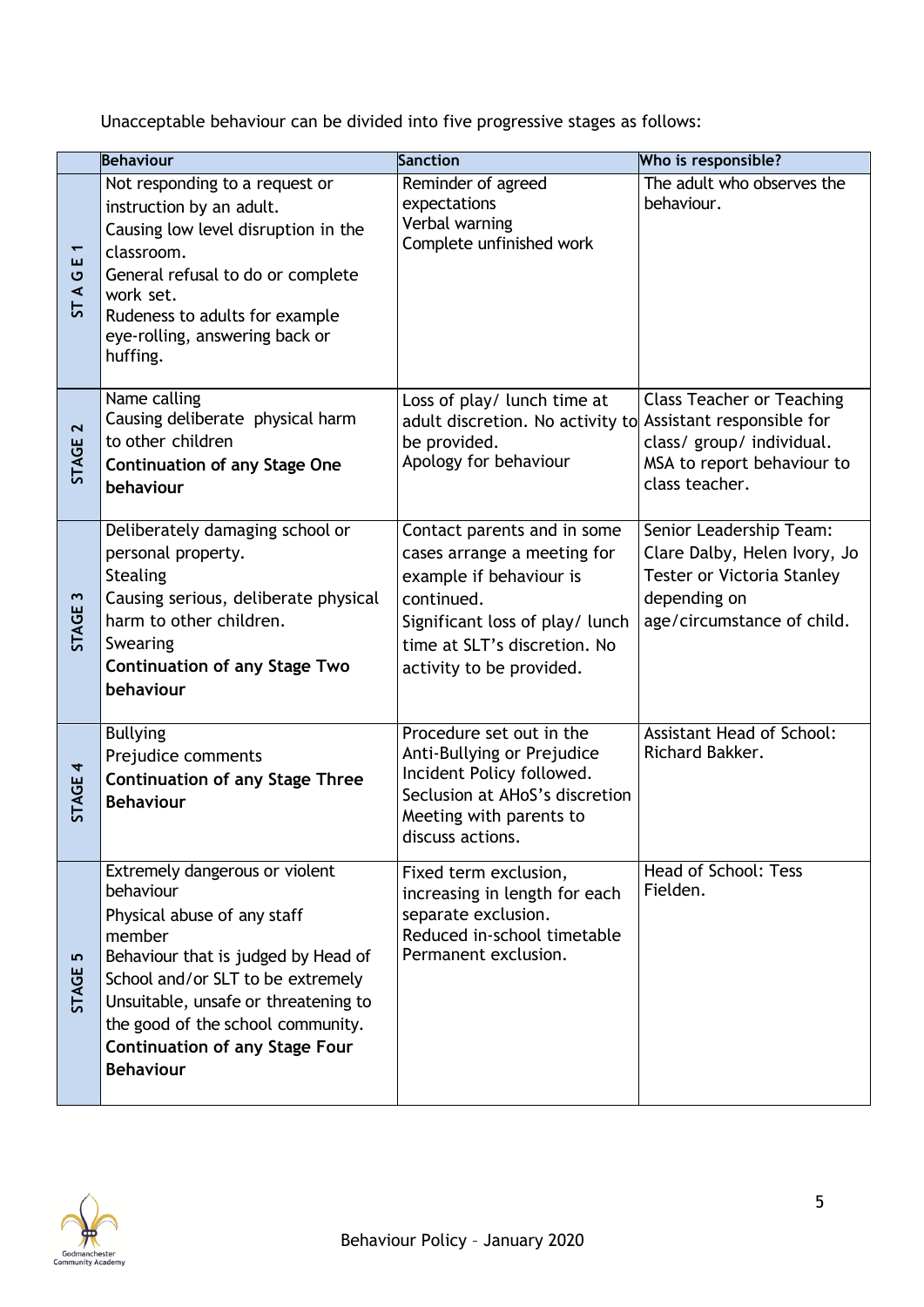#### *Note – the behaviours in the table above do not represent an exhaustive list. School leaders have the discretion to make a reasonable decision about where any negative behaviour sits in this hierarchy.*

#### **Special Educational Needs**

Some children's behaviour is beyond normal incentives and sanctions. These are usually children with emotional or physical needs who may have a condition, sometimes diagnosed, which affects their ability to respond in the expected way. Their needs may sometimes make them unhappy, angry or suffer from low self- esteem. It is often necessary to create for these children special, tailor-made programmes to include personal, achievable targets and a system of rewards. In extreme cases of difficulty, special curriculum programmes and timetables may need to be set up for the child.

Areas of behaviour that need improvement are identified and targeted in the child's individual programme. Parents, Head of School, Assistant Head, SENCo, Inclusion Manager, Teachers, Teaching Assistants and outside agencies may be included in the programme if deemed necessary or helpful.

*The safety of every pupil and their opportunity to learn without hindrance remains the single most important aim.*

#### **In Conclusion**

We seek to provide a safe and happy environment in which children can learn. By following this policy, we expect to promote in children an understanding of the effect their behaviour has on other people and the importance of codes of conduct in our society.

#### **Policy Review**

The Policy statement will be reviewed in line with the rolling programme of Policy reviews.

Head of School: Tess Fielden **Date: 09.01.2020** 

Chair of Governors: Ian Phillips Chair of Governors: Ian Phillips Date: 09.01.2020